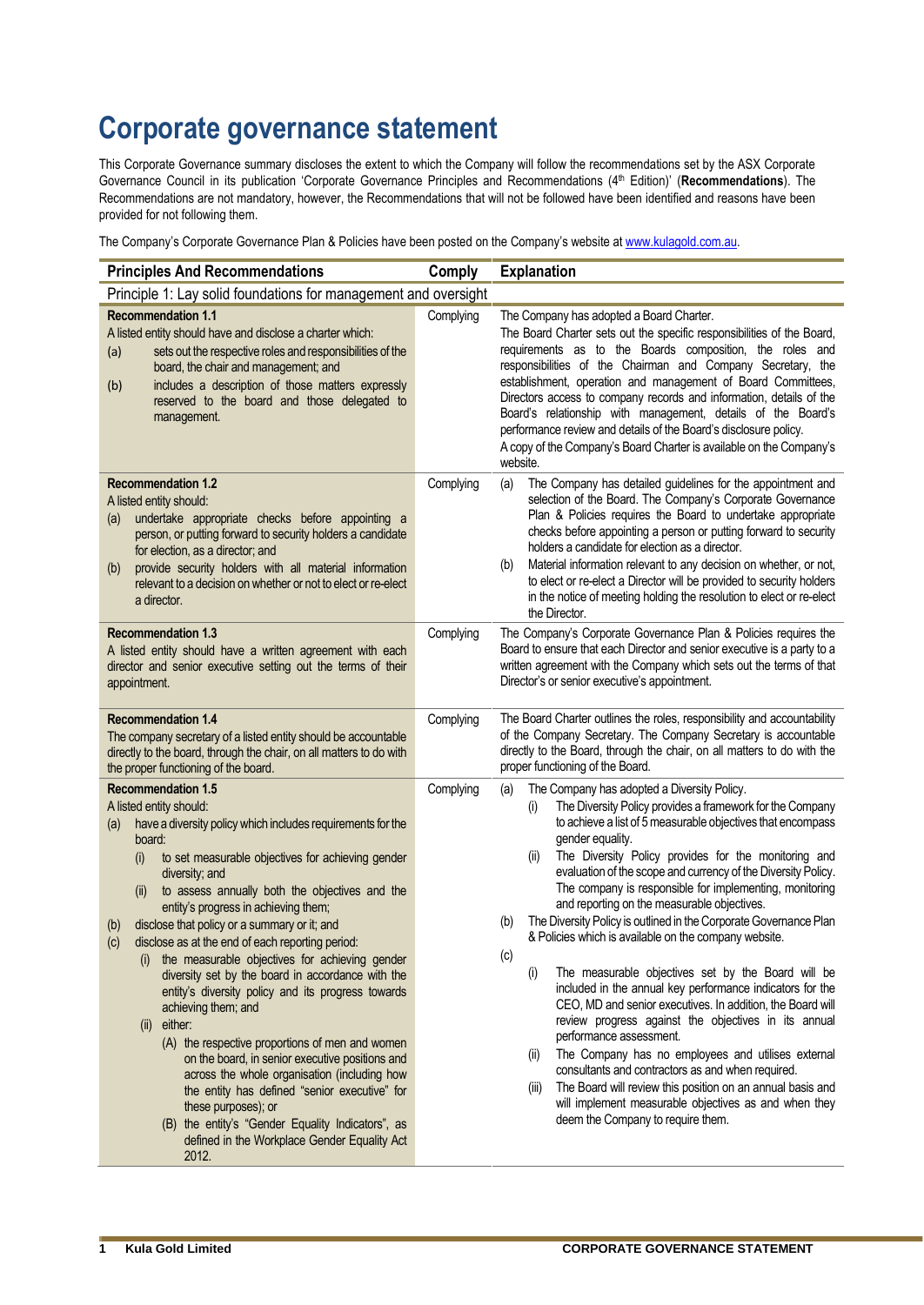| <b>Principles And Recommendations</b>                                                                                                                                                                                                                                                                                                                                                                                                                                                                                                                                                                                                                                                                                                                                                                                                                                                                                              | Comply             | <b>Explanation</b>                                                                                                                                                                                                                                                                                                                                                                                                                                                                                                                                                                                                                                                                                                                                                                                                                                                                                                                                                                                                                                                                                                                                                                                                                                                                                                              |
|------------------------------------------------------------------------------------------------------------------------------------------------------------------------------------------------------------------------------------------------------------------------------------------------------------------------------------------------------------------------------------------------------------------------------------------------------------------------------------------------------------------------------------------------------------------------------------------------------------------------------------------------------------------------------------------------------------------------------------------------------------------------------------------------------------------------------------------------------------------------------------------------------------------------------------|--------------------|---------------------------------------------------------------------------------------------------------------------------------------------------------------------------------------------------------------------------------------------------------------------------------------------------------------------------------------------------------------------------------------------------------------------------------------------------------------------------------------------------------------------------------------------------------------------------------------------------------------------------------------------------------------------------------------------------------------------------------------------------------------------------------------------------------------------------------------------------------------------------------------------------------------------------------------------------------------------------------------------------------------------------------------------------------------------------------------------------------------------------------------------------------------------------------------------------------------------------------------------------------------------------------------------------------------------------------|
| <b>Recommendation 1.6</b><br>A listed entity should:<br>have and disclose a process for periodically evaluating<br>(a)<br>the performance of the board, its committees and<br>individual directors; and<br>disclose in relation to each reporting period, whether a<br>(b)<br>performance evaluation was undertaken in the<br>reporting period in accordance with that process.                                                                                                                                                                                                                                                                                                                                                                                                                                                                                                                                                    | Part-<br>Complying | The Board is responsible for evaluating the performance of the<br>(a)<br>Board and individual directors on an annual basis. It may do so<br>with the aid of an independent advisor. The process for this can<br>be found the Company's Corporate Governance Plan & Policies<br>which is available on the Company's website.<br>The Company's Performance Evaluation Policy requires the<br>(b)<br>Board to disclosure whether or not performance evaluations were<br>conducted during the relevant reporting period.<br>Due to the size of the Board and the nature of the business, it has<br>not been deemed necessary to institute a formal documented<br>performance review program of individuals. However, the<br>Chairman intends to conduct formal reviews each financial year<br>whereby the performance of the Board as a whole and the<br>individual contributions of each director are disclosed. The Board<br>considers that at this stage of the Company's development an<br>informal process is appropriate.<br>The review will assist to indicate whether the Board's<br>performance is appropriate and efficient with respect to the Board<br>Charter.<br>The Board regularly reviews its skill base and whether it remains<br>appropriate for the Company's operational, legal and financial<br>requirements. |
| <b>Recommendation 1.7</b><br>A listed entity should:<br>have and disclose a process for periodically evaluating<br>(a)<br>the performance of its senior executives; and<br>disclose in relation to each reporting period, whether a<br>(b)<br>performance evaluation was undertaken in the<br>reporting period in accordance with that process.                                                                                                                                                                                                                                                                                                                                                                                                                                                                                                                                                                                    | Complying          | The Board is responsible for evaluating the performance of senior<br>(a)<br>executives. The Board is to arrange an annual performance<br>evaluation of the senior executives.<br>The Company's Performance Evaluation Policy requires the<br>(b)<br>Board to conduct annual performance of the senior executives.<br>The Policy requires the Board to disclose whether, or not,<br>performance evaluations were conducted during the relevant<br>reporting period.<br>During the financial year an evaluation of performance of the<br>individuals was not formally carried out. However, a general<br>review of the individuals occurs on an on-going basis to ensure<br>that structures suitable to the Company's status as a listed entity<br>are in place.                                                                                                                                                                                                                                                                                                                                                                                                                                                                                                                                                                  |
| Principle 2: Structure the board to add value                                                                                                                                                                                                                                                                                                                                                                                                                                                                                                                                                                                                                                                                                                                                                                                                                                                                                      |                    |                                                                                                                                                                                                                                                                                                                                                                                                                                                                                                                                                                                                                                                                                                                                                                                                                                                                                                                                                                                                                                                                                                                                                                                                                                                                                                                                 |
| <b>Recommendation 2.1</b><br>The board of a listed entity should:<br>have a nomination committee which:<br>(a)<br>has at least three members, a majority of whom<br>(i)<br>are independent directors; and<br>is chaired by an independent director,<br>(II)<br>and disclose:<br>the charter of the committee;<br>(iii)<br>the members of the committee; and<br>(iv)<br>as at the end of each reporting period, the<br>(v)<br>number of times the committee met throughout<br>the period and the individual attendances of the<br>members at those meetings; or<br>if it does not have a nomination committee, disclose that<br>(b)<br>fact and the processes it employs to address board<br>succession issues and to ensure that the board has the<br>appropriate<br>balance<br>of<br>skills,<br>experience,<br>independence and knowledge of the entity to enable it<br>to discharge its duties and responsibilities effectively. | Part-<br>Complying | Due to the size and nature of the existing Board and the<br>(b)<br>magnitude of the Company's operations the Company currently<br>has no Nomination Committee. Pursuant to clause 6 of the<br>Company's Board Charter, the full Board carries out the duties that<br>would ordinarily be assigned to the Nomination Committee under<br>the written terms of reference for that committee.<br>The duties of the Nomination Committee are outlined in Annexure<br>D of the Company's Corporate Governance Plan & Policies<br>available online.<br>The Board devotes time at each board meeting to discuss board<br>succession issues. All members of the Board are involved in the<br>Company's nomination process, to the maximum extent permitted<br>under the Corporations Act and ASX Listing Rules.<br>The Board regularly updates the Company's board skills matrix (in<br>accordance with recommendation 2.2) to assess the appropriate<br>balance of skills, experience, independence and knowledge of the<br>entity.                                                                                                                                                                                                                                                                                                     |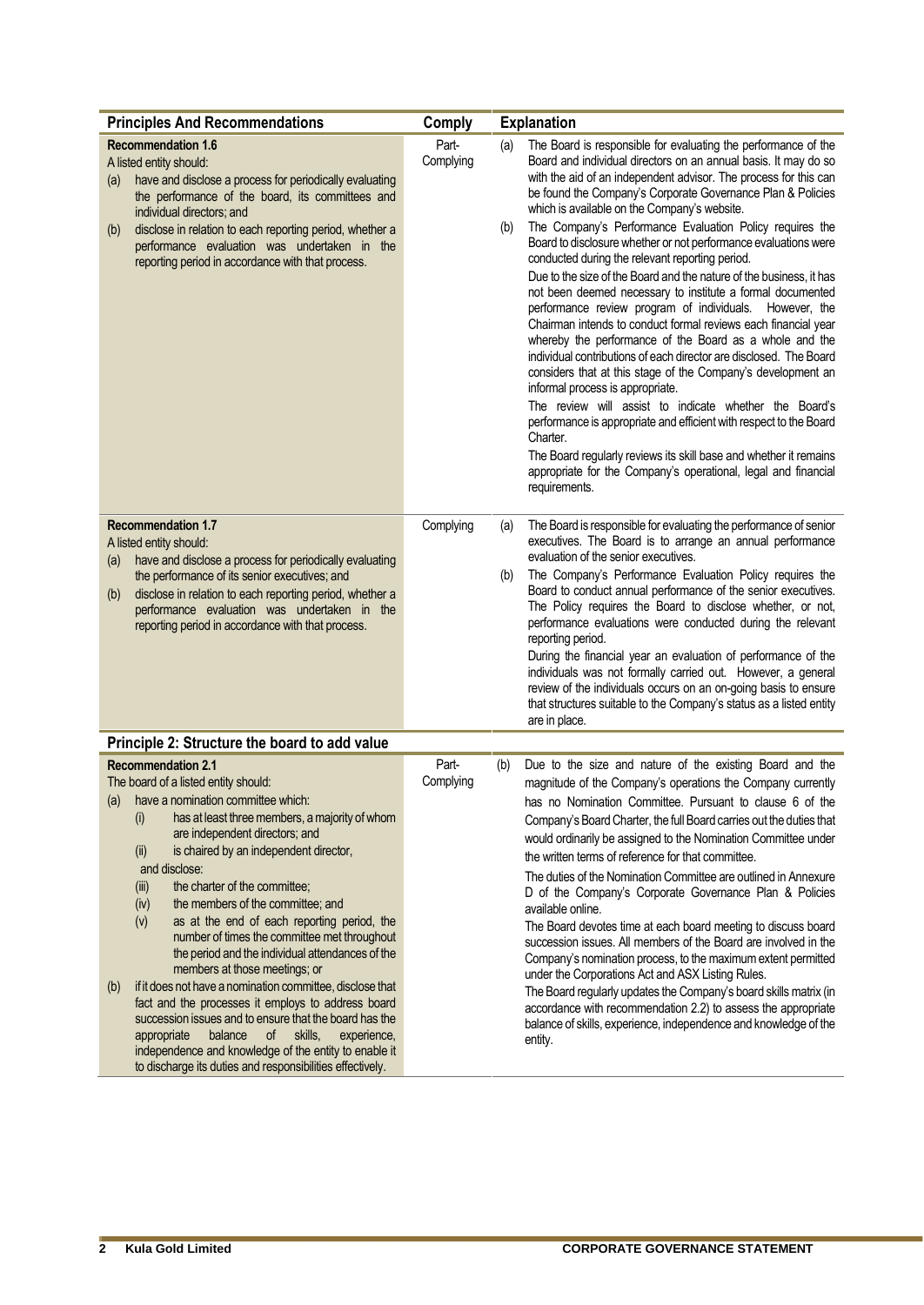|                                                                                                                                                                                                                                                                                                                                                                                                                                                                                                                                                                                                                                                                                            | <b>Comply</b> | <b>Explanation</b>                                                                                                                                                                                                                                                                                                                                                                                                                                                                                                                                                                                                                                                                                                                                                                                                                                                                                                                                                                           |                                                      |
|--------------------------------------------------------------------------------------------------------------------------------------------------------------------------------------------------------------------------------------------------------------------------------------------------------------------------------------------------------------------------------------------------------------------------------------------------------------------------------------------------------------------------------------------------------------------------------------------------------------------------------------------------------------------------------------------|---------------|----------------------------------------------------------------------------------------------------------------------------------------------------------------------------------------------------------------------------------------------------------------------------------------------------------------------------------------------------------------------------------------------------------------------------------------------------------------------------------------------------------------------------------------------------------------------------------------------------------------------------------------------------------------------------------------------------------------------------------------------------------------------------------------------------------------------------------------------------------------------------------------------------------------------------------------------------------------------------------------------|------------------------------------------------------|
| <b>Principles And Recommendations</b><br>Complying<br><b>Recommendation 2.2</b><br>A listed entity should have and disclose a board skill matrix<br>setting out the mix of skills and diversity that the board<br>currently has or is looking to achieve in its membership.                                                                                                                                                                                                                                                                                                                                                                                                                |               | <b>Board Skills Matrix</b>                                                                                                                                                                                                                                                                                                                                                                                                                                                                                                                                                                                                                                                                                                                                                                                                                                                                                                                                                                   | Number of<br><b>Directors that Meet</b><br>the Skill |
|                                                                                                                                                                                                                                                                                                                                                                                                                                                                                                                                                                                                                                                                                            |               | Executive & Non-Executive experience<br>4<br>Industry experience & knowledge<br>4<br>Leadership<br>4<br>4<br>Corporate governance & risk management<br>4<br>Strategic thinking<br>4<br>Desired behavioural competencies<br>4<br>Geographic experience<br>4<br>Capital Markets experience<br>Subject matter expertise:<br>$\overline{2}$<br>- accounting<br>4<br>- capital management<br>$\overline{2}$<br>- corporate financing<br>$\mathbf{0}$<br>- industry taxation 1<br>4<br>- risk management<br>4<br>- legal<br>- IT expertise <sup>2</sup>                                                                                                                                                                                                                                                                                                                                                                                                                                            | $\mathbf{0}$                                         |
|                                                                                                                                                                                                                                                                                                                                                                                                                                                                                                                                                                                                                                                                                            |               | Skill gap noticed however an external taxation firm is employed<br>(1)<br>to maintain taxation requirements.<br>Skill gap noticed however an external IT firm is employed on an<br>(2)<br>adhoc basis to maintain IT requirements.                                                                                                                                                                                                                                                                                                                                                                                                                                                                                                                                                                                                                                                                                                                                                           |                                                      |
| <b>Recommendation 2.3</b><br>A listed entity should disclose:<br>the names of the directors considered by the board to<br>(a)<br>be independent directors;<br>if a director has an interest, position, association or<br>(b)<br>relationship of the type described in Box 2.3 of the ASX<br>Corporate<br>Governance<br>Principles<br>and<br>Recommendation (4 <sup>th</sup> Edition), but the board is of the<br>opinion that it does not compromise the independence<br>of the director, the nature of the interest, position,<br>association or relationship in question and an<br>explanation of why the board is of that opinion; and<br>the length of service of each director<br>(c) | Complying     | The Board Charter provides for the disclosure of the names of<br>(a)<br>Directors considered by the Board to be independent. Due to the<br>size and nature of the existing Board and the magnitude of the<br>Company's operations the Company currently has two<br>independent directors.<br>The Board Charter requires Directors to disclose their interest,<br>(b)<br>positions, associations and relationships and requires that the<br>independence of Directors is regularly assessed by the Board in<br>light of the interests disclosed by Directors. Details of the<br>Directors interests, positions associations and relationships are<br>provided in the Annual Reports and Company website.<br>The Board Charter provides for the determination of the Directors'<br>(c)<br>terms and requires the length of service of each Director to be<br>disclosed. The length of service of each Director is provided in the<br>Directors Report on page 10-11 of the 2021 Annual Report. |                                                      |
| <b>Recommendation 2.4</b><br>A majority of the board of a listed entity should be<br>independent directors.                                                                                                                                                                                                                                                                                                                                                                                                                                                                                                                                                                                | Not complying | The Board Charter requires that where practical the majority of the<br>Board will be independent. Due to the size and nature of the existing<br>Board and the magnitude of the Company's operations the Company<br>currently has two independent directors.<br>Details of each Director's independence are provided in the Annual<br>Reports and Company website.                                                                                                                                                                                                                                                                                                                                                                                                                                                                                                                                                                                                                            |                                                      |
| <b>Recommendation 2.5</b><br>The chair of the board of a listed entity should be an<br>independent director and, in particular, should not be the<br>same person as the CEO of the entity.                                                                                                                                                                                                                                                                                                                                                                                                                                                                                                 | Not complying | The Board Charter provides that where practical, the Chairman of the<br>Board will be an independent non-executive director.<br>Due to the size and nature of the existing Board and the magnitude of<br>the Company's operations the Company's Chairman currently is not an<br>independent director                                                                                                                                                                                                                                                                                                                                                                                                                                                                                                                                                                                                                                                                                         |                                                      |
| <b>Recommendation 2.6</b><br>A listed entity should have a program for inducting new<br>directors and providing appropriate professional development<br>opportunities for continuing directors to develop and maintain<br>the skills and knowledge needed to perform their role as a<br>director effectively.                                                                                                                                                                                                                                                                                                                                                                              | Complying     | The Board Charter states that a specific responsibility of the Board is to<br>procure appropriate professional development opportunities for<br>Directors. The Board is responsible for the approval and review of<br>induction and continuing professional development programs and<br>procedures for Directors to ensure that they can effectively discharge<br>their responsibilities.                                                                                                                                                                                                                                                                                                                                                                                                                                                                                                                                                                                                    |                                                      |
| Principle 3: Act ethically and responsibly                                                                                                                                                                                                                                                                                                                                                                                                                                                                                                                                                                                                                                                 |               |                                                                                                                                                                                                                                                                                                                                                                                                                                                                                                                                                                                                                                                                                                                                                                                                                                                                                                                                                                                              |                                                      |
| <b>Recommendation 3.1</b><br>A listed entity should articulate and disclose its values.                                                                                                                                                                                                                                                                                                                                                                                                                                                                                                                                                                                                    | Complying     | The Board Charter states and articulates the company values.                                                                                                                                                                                                                                                                                                                                                                                                                                                                                                                                                                                                                                                                                                                                                                                                                                                                                                                                 |                                                      |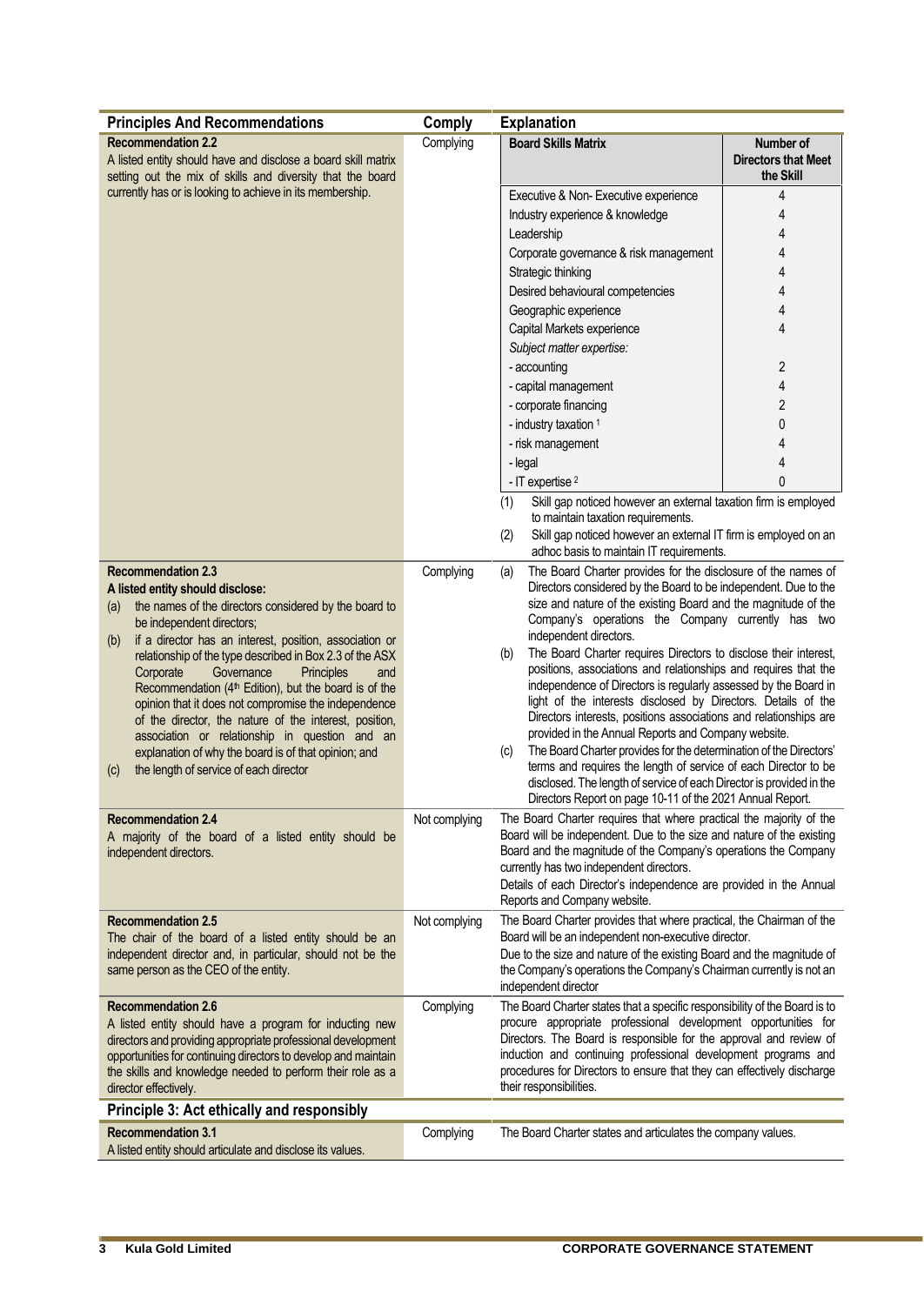| <b>Principles And Recommendations</b>                                                                                                                                                                                                                                                                                                                                                                                                                                                                                                                                                                                                                                                                                                                                                                                                                                                                                                                                                                                               | Comply                              | <b>Explanation</b>                                                                                                                                                                                                                                                                                                                                                                                                                                                                                                                                                                                                                                                                                                                                                                                                                                                                                                                                                                           |
|-------------------------------------------------------------------------------------------------------------------------------------------------------------------------------------------------------------------------------------------------------------------------------------------------------------------------------------------------------------------------------------------------------------------------------------------------------------------------------------------------------------------------------------------------------------------------------------------------------------------------------------------------------------------------------------------------------------------------------------------------------------------------------------------------------------------------------------------------------------------------------------------------------------------------------------------------------------------------------------------------------------------------------------|-------------------------------------|----------------------------------------------------------------------------------------------------------------------------------------------------------------------------------------------------------------------------------------------------------------------------------------------------------------------------------------------------------------------------------------------------------------------------------------------------------------------------------------------------------------------------------------------------------------------------------------------------------------------------------------------------------------------------------------------------------------------------------------------------------------------------------------------------------------------------------------------------------------------------------------------------------------------------------------------------------------------------------------------|
| <b>Recommendation 3.2</b><br>A listed entity should:<br>have a code of conduct for its directors, senior<br>(a)<br>executives and employees; and<br>disclose that code or a summary of it.<br>(b)<br><b>Recommendation 3.3</b><br>A listed entity should:<br>have and disclose a whistleblower policy; and<br>(a)<br>ensure that the board or a committee of the board<br>(b)<br>is informed of any material incidents reported<br>under that policy.<br><b>Recommendation 3.4</b>                                                                                                                                                                                                                                                                                                                                                                                                                                                                                                                                                  | Complying<br>Complying<br>Complying | The Code of Conduct applies to the Company's directors,<br>(a)<br>senior executives and employees.<br>The Company's Code of Conduct can be found contained<br>(b)<br>within the Corporate Governance Plan & Policies and found<br>on the Company's website.<br>The Company's Whistleblower Policy can be found<br>(a)<br>contained within the Corporate Governance Plan & Policies<br>and found on the Company's website.<br>The Company's Anti-Bribery and Corruption Policy can be<br>(a)                                                                                                                                                                                                                                                                                                                                                                                                                                                                                                  |
| A listed entity should:<br>have and disclose an anti-bribery and corruption<br>(a)<br>policy; and<br>ensure that the board or committee of the board<br>(b)<br>is informed of any material breaches of that<br>policy.                                                                                                                                                                                                                                                                                                                                                                                                                                                                                                                                                                                                                                                                                                                                                                                                              |                                     | found contained within the Corporate Governance Plan &<br>Policies and found on the Company's website.                                                                                                                                                                                                                                                                                                                                                                                                                                                                                                                                                                                                                                                                                                                                                                                                                                                                                       |
| Principle 4: Safeguard integrity in financial reporting                                                                                                                                                                                                                                                                                                                                                                                                                                                                                                                                                                                                                                                                                                                                                                                                                                                                                                                                                                             |                                     |                                                                                                                                                                                                                                                                                                                                                                                                                                                                                                                                                                                                                                                                                                                                                                                                                                                                                                                                                                                              |
| <b>Recommendation 4.1</b><br>The board of a listed entity should:<br>have an audit committee which:<br>(a)<br>has at least three members, all of whom are<br>(i)<br>non-executive directors and a majority of whom<br>are independent directors; and<br>is chaired by an independent director, who is<br>(ii)<br>not the chair of the board,<br>and disclose:<br>the charter of the committee;<br>(iii)<br>the relevant qualifications and experience of<br>(iv)<br>the members of the committee; and<br>in relation to each reporting period, the number<br>(v)<br>of times the committee met throughout the<br>period and the individual attendances of the<br>members at those meetings; or<br>if it does not have an audit committee, disclose that fact<br>(b)<br>and the processes it employs that independently verify<br>and safeguard the integrity of its financial reporting,<br>including the processes for the appointment and<br>removal of the external auditor and the rotation of the<br>audit engagement partner. | Part-<br>Complying                  | Due to the size and nature of the existing Board and the<br>(b)<br>magnitude of the Company's operations the Company currently<br>has no separate Audit and Risk Committee. Under the<br>Company's Board Charter, the full Board carries out the duties<br>that would ordinarily be assigned to the Audit and Risk Committee<br>under the written terms of reference for that committee.<br>The role and responsibilities of the Audit and Risk Committee are<br>outlined in Annexure B of the Company's Corporate Governance<br>Plan & Policies available online on the Company's website.<br>The Board devotes time annually at a board meetings to fulfilling<br>the roles and responsibilities associated with maintaining the<br>Company's internal audit function and arrangements with<br>external auditors. All members of the Board are involved in the<br>Company's audit function to ensure the proper maintenance of<br>the entity and the integrity of all financial reporting. |
| <b>Recommendation 4.2</b><br>The board of a listed entity should, before it approves the<br>entity's financial statements for a financial period, receive<br>from its CEO and CFO a declaration that the financial records<br>of the entity have been properly maintained and that the<br>financial statements comply with the appropriate accounting<br>standards and give a true and fair view of the financial position<br>and performance of the entity and that the opinion has been<br>formed on the basis of a sound system of risk management<br>and internal control which is operating effectively.                                                                                                                                                                                                                                                                                                                                                                                                                       | Complying                           | The Company's Corporate Governance Plan & Policies states that a<br>duty and responsibility of the Board is to ensure that before approving<br>the entity's financial statements for a financial period, the CEO and CFO<br>have declared that in their opinion the financial records of the entity<br>have been properly maintained and that the financial statements<br>comply with the appropriate accounting standards and give a true and<br>fair view of the financial position and performance of the entity and that<br>the opinion has been formed on the basis of a sound system of risk<br>management and internal control which is operating effectively.                                                                                                                                                                                                                                                                                                                        |
| <b>Recommendation 4.3</b><br>A listed entity that has an AGM should ensure that its external<br>auditor attends its AGM and is available to answer questions<br>from security holders relevant to the audit.                                                                                                                                                                                                                                                                                                                                                                                                                                                                                                                                                                                                                                                                                                                                                                                                                        | Complying                           | The Company's Corporate Governance Plan & Policies provides that<br>the Board must ensure the Company's external auditor attends its AGM<br>and is available to answer questions from security holders relevant to<br>the audit.                                                                                                                                                                                                                                                                                                                                                                                                                                                                                                                                                                                                                                                                                                                                                             |
| Principle 5: Make timely and balanced disclosure                                                                                                                                                                                                                                                                                                                                                                                                                                                                                                                                                                                                                                                                                                                                                                                                                                                                                                                                                                                    |                                     |                                                                                                                                                                                                                                                                                                                                                                                                                                                                                                                                                                                                                                                                                                                                                                                                                                                                                                                                                                                              |
| <b>Recommendation 5.1</b><br>A listed entity should:<br>have a written policy for complying with its continuous<br>(a)<br>disclosure obligations under the Listing Rules; and<br>disclose that policy or a summary of it.<br>(b)                                                                                                                                                                                                                                                                                                                                                                                                                                                                                                                                                                                                                                                                                                                                                                                                    | Complying                           | The Company's Continuous Disclosure Policy details the<br>(a)<br>Company's disclosure requirements as required by the ASX<br>Listing Rules and other relevant legislation.<br>The Company's Continuous Disclosure Policy is contained within<br>(b)<br>the Corporate Governance Plan & Policies available on the<br>Company website.                                                                                                                                                                                                                                                                                                                                                                                                                                                                                                                                                                                                                                                         |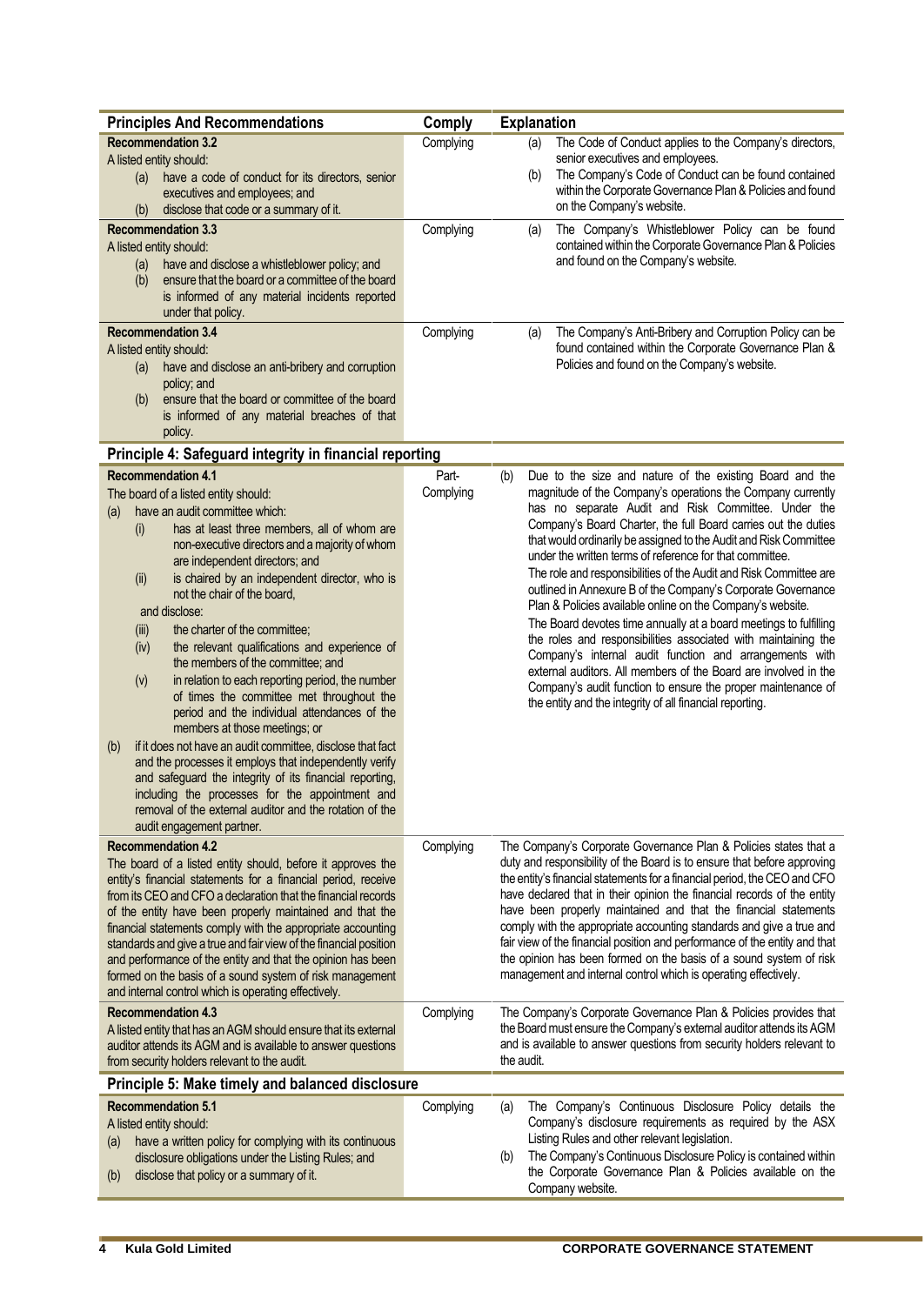| <b>Principles And Recommendations</b>                                                                                                                                                                                                                                                                                                                                                                                                                                                                                                                                                                                                                                                                                                                                                            | <b>Comply</b>      | <b>Explanation</b>                                                                                                                                                                                                                                                                                                                                                                                                                                                                                                                                                                                                                                                                                                                                                                                                                                                    |
|--------------------------------------------------------------------------------------------------------------------------------------------------------------------------------------------------------------------------------------------------------------------------------------------------------------------------------------------------------------------------------------------------------------------------------------------------------------------------------------------------------------------------------------------------------------------------------------------------------------------------------------------------------------------------------------------------------------------------------------------------------------------------------------------------|--------------------|-----------------------------------------------------------------------------------------------------------------------------------------------------------------------------------------------------------------------------------------------------------------------------------------------------------------------------------------------------------------------------------------------------------------------------------------------------------------------------------------------------------------------------------------------------------------------------------------------------------------------------------------------------------------------------------------------------------------------------------------------------------------------------------------------------------------------------------------------------------------------|
| <b>Recommendation 5.2</b><br>A listed entity should ensure that its board receives copies of<br>all material market announcements promptly after they have<br>been made.                                                                                                                                                                                                                                                                                                                                                                                                                                                                                                                                                                                                                         | Complying          | The Company has disclosed this in the Continuous Disclosure Policy<br>contained within the Corporate Governance Plan & Policies available<br>on the Company website.                                                                                                                                                                                                                                                                                                                                                                                                                                                                                                                                                                                                                                                                                                  |
| <b>Recommendation 5.3</b><br>A listed entity that gives a new and substantive investor or<br>analyst presentation should release a copy of the<br>presentation materials on the ASX Market Announcements<br>Platform ahead of the presentation.                                                                                                                                                                                                                                                                                                                                                                                                                                                                                                                                                  | Complying          | The Company has disclosed this in the Continuous Disclosure Policy<br>contained within the Corporate Governance Plan & Policies available<br>on the Company website.                                                                                                                                                                                                                                                                                                                                                                                                                                                                                                                                                                                                                                                                                                  |
| Principle 6: Respect the rights of security holders                                                                                                                                                                                                                                                                                                                                                                                                                                                                                                                                                                                                                                                                                                                                              |                    |                                                                                                                                                                                                                                                                                                                                                                                                                                                                                                                                                                                                                                                                                                                                                                                                                                                                       |
| <b>Recommendation 6.1</b><br>A listed entity should provide information about itself and its<br>governance to investors via its website.                                                                                                                                                                                                                                                                                                                                                                                                                                                                                                                                                                                                                                                         | Complying          | Information about the Company and its governance is available in the<br>Corporate Governance Plan & Policies which can be found on the<br>Company's website.                                                                                                                                                                                                                                                                                                                                                                                                                                                                                                                                                                                                                                                                                                          |
| <b>Recommendation 6.2</b><br>A listed entity should design and implement an investor<br>program to facilitate effective<br>relations<br>two-way<br>communication with investors.                                                                                                                                                                                                                                                                                                                                                                                                                                                                                                                                                                                                                 | Complying          | The Company has adopted a Shareholder Communications Policy<br>which aims to promote and facilitate effective two-way communication<br>with investors. The Shareholder Communications Policy outlines a<br>range of ways in which information is communicated to shareholders.                                                                                                                                                                                                                                                                                                                                                                                                                                                                                                                                                                                        |
| <b>Recommendation 6.3</b><br>A listed entity should disclose the policies and processes it<br>has in place to facilitate and encourage participation at<br>meetings of security holders.                                                                                                                                                                                                                                                                                                                                                                                                                                                                                                                                                                                                         | Complying          | The Shareholder Communication Policy states that as a part of the<br>Company's developing investor relations program, Shareholders can<br>register with the Company Secretary to receive email notifications of<br>when an announcement is made by the Company to the ASX, including<br>the release of the annual report, half yearly reports and quarterly<br>reports. Links are made available to the Company's website on which<br>all information provided to the ASX is immediately posted.<br>Shareholders are encouraged to participate at all GMs and AGMs of<br>the Company. Upon the despatch of any notice of meeting to<br>Shareholders, the Company Secretary shall send out material with that<br>notice of meeting stating that all Shareholders are encouraged to<br>participate at the meeting.                                                      |
| <b>Recommendation 6.4</b><br>A listed entity should ensure that all substantive resolutions at<br>a meeting of security holders are decided by a poll rather than<br>by a show of hands.                                                                                                                                                                                                                                                                                                                                                                                                                                                                                                                                                                                                         | Complying          | The Company ensures that all resolutions are passed at a meeting of<br>security holder's via a poll.                                                                                                                                                                                                                                                                                                                                                                                                                                                                                                                                                                                                                                                                                                                                                                  |
| <b>Recommendation 6.5</b><br>A listed entity should give security holders the option to<br>receive communications from, and send communications to,<br>the entity and its security registry electronically.                                                                                                                                                                                                                                                                                                                                                                                                                                                                                                                                                                                      | Complying          | Security holders can register with the Company to receive email<br>notifications when an announcement is made by the Company to the<br>ASX.<br>Shareholders queries should be referred to the Company Secretary at<br>first instance.                                                                                                                                                                                                                                                                                                                                                                                                                                                                                                                                                                                                                                 |
| Principle 7: Recognise and manage risk                                                                                                                                                                                                                                                                                                                                                                                                                                                                                                                                                                                                                                                                                                                                                           |                    |                                                                                                                                                                                                                                                                                                                                                                                                                                                                                                                                                                                                                                                                                                                                                                                                                                                                       |
| <b>Recommendation 7.1</b><br>The board of a listed entity should:<br>have a committee or committees to oversee risk, each<br>(a)<br>of which:<br>(i)<br>has at least three members, a majority of whom<br>are independent directors; and<br>is chaired by an independent director,<br>(ii)<br>and disclose:<br>(iii)<br>the charter of the committee;<br>the members of the committee; and<br>(iv)<br>(v)<br>as at the end of each reporting period, the<br>number of times the committee met throughout<br>the period and the individual attendances of the<br>members at those meetings; or<br>if it does not have a risk committee or committees that<br>(b)<br>satisfy (a) above, disclose that fact and the process it<br>employs for overseeing the entity's risk management<br>framework. | Part-<br>Complying | Due to the size and nature of the existing Board and the<br>(b)<br>magnitude of the Company's operations the Company currently<br>has no Audit and Risk Committees. Pursuant to the Company's<br>Board Charter, the full Board currently carries out the duties that<br>would ordinarily be assigned to the Audit and Risk Committees<br>under the written terms of reference for that committee.<br>The role and responsibilities of the Audit and Risk Committees<br>are outlined in Annexure B of the Company's Corporate<br>Governance Plan & Policies available online on the Company's<br>website.<br>The Board devote time at the annual board meeting to fulfilling<br>the roles and responsibilities associated with overseeing risk and<br>maintaining the entity's risk management framework and<br>associated internal compliance and control procedures. |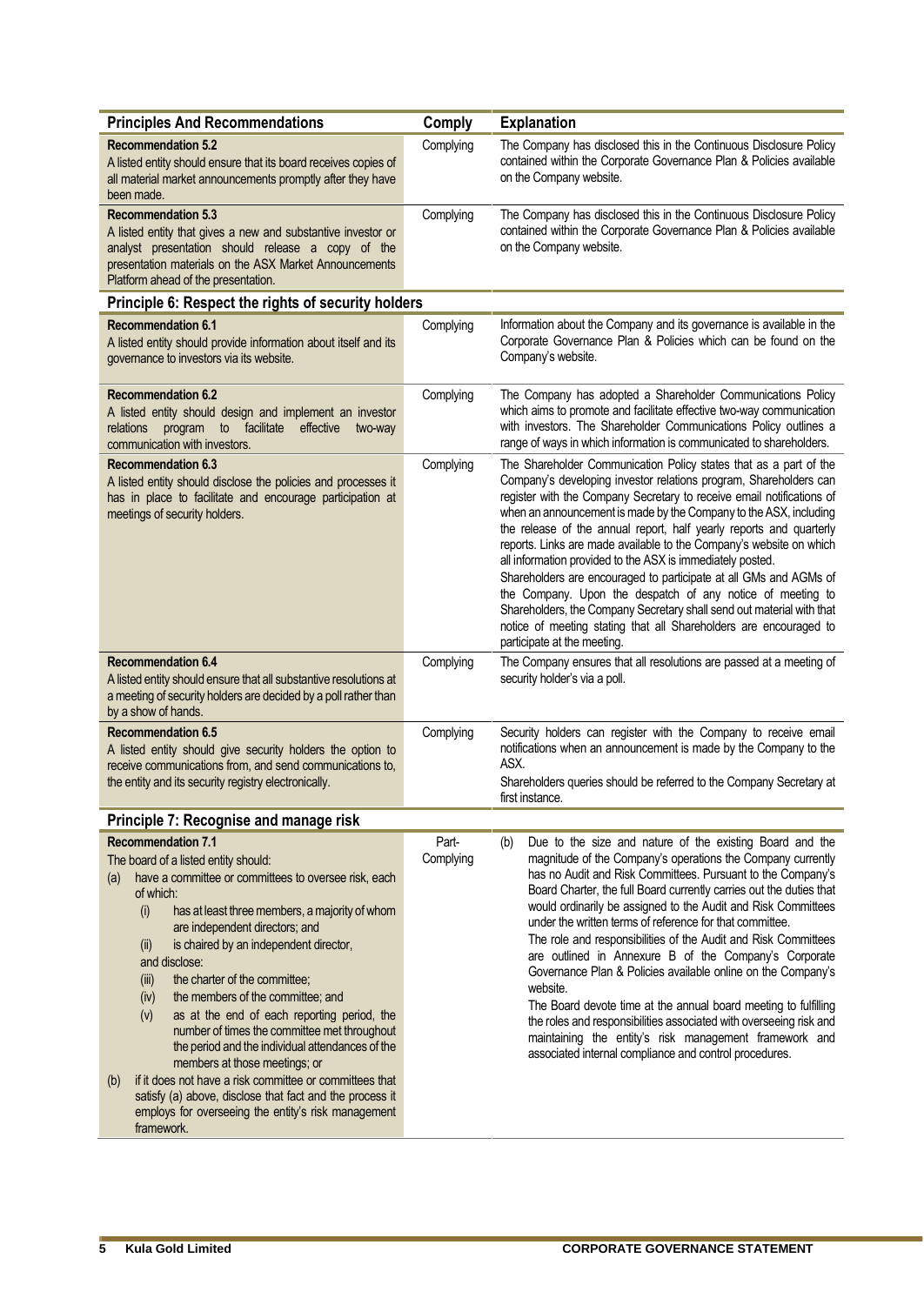| <b>Principles And Recommendations</b><br><b>Recommendation 7.2</b><br>The board or a committee of the board should:<br>review the entity's risk management framework with<br>(a)<br>management at least annually to satisfy itself that it<br>continues to be sound, to determine whether there<br>have been any changes in the material business risks<br>the entity faces and to ensure that they remain within<br>the risk appetite set by the board; and<br>disclose in relation to each reporting period, whether<br>(b)<br>such a review has taken place.                                                                                                                                                                                                                                                                                      | Comply<br>Complying | <b>Explanation</b><br>The Company's process for risk management and internal<br>(a)<br>compliance includes a requirement to identify and measure risk,<br>monitor the environment for emerging factors and trends that<br>affect these risks, formulate risk management strategies and<br>monitor the performance of risk management systems. The<br>Corporate Governance Plan & Policies contains the Risk<br>Management Policy and details the Company's disclosure<br>requirements with respect to the risk management review<br>procedure and internal compliance and controls.<br>The Board Charter requires the Board to disclose the number<br>(b)<br>of times the Board met throughout the relevant reporting period,<br>and the individual attendances of the members at those<br>meetings. Details of the meetings will be provided in the<br>Company's Annual Report.   |
|------------------------------------------------------------------------------------------------------------------------------------------------------------------------------------------------------------------------------------------------------------------------------------------------------------------------------------------------------------------------------------------------------------------------------------------------------------------------------------------------------------------------------------------------------------------------------------------------------------------------------------------------------------------------------------------------------------------------------------------------------------------------------------------------------------------------------------------------------|---------------------|------------------------------------------------------------------------------------------------------------------------------------------------------------------------------------------------------------------------------------------------------------------------------------------------------------------------------------------------------------------------------------------------------------------------------------------------------------------------------------------------------------------------------------------------------------------------------------------------------------------------------------------------------------------------------------------------------------------------------------------------------------------------------------------------------------------------------------------------------------------------------------|
| <b>Recommendation 7.3</b><br>A listed entity should disclose:<br>if it has an internal audit function, how the function is<br>(a)<br>structured and what role it performs; or<br>if it does not have an internal audit function, that fact<br>(b)<br>and the processes it employs for evaluating and<br>continually improving the effectiveness of its risk<br>management and internal control processes.                                                                                                                                                                                                                                                                                                                                                                                                                                            | Complying           | Annexure B of the Company's Corporate Plan & Policies<br>(b)<br>provides for the internal audit function of the Company. The<br>Board Charter outlines the monitoring, review and assessment<br>of a range of internal audit functions and procedures.                                                                                                                                                                                                                                                                                                                                                                                                                                                                                                                                                                                                                             |
| <b>Recommendation 7.4</b><br>A listed entity should disclose whether, and if so how, it has<br>regard to economic, environmental and social sustainability<br>risks and, if it does, how it manages or intends to manage<br>those risks.                                                                                                                                                                                                                                                                                                                                                                                                                                                                                                                                                                                                             | Complying           | The Company's Corporate Plan & Policies details the Company's risk<br>management systems which assist in identifying and managing<br>potential or apparent business, economic, environmental and social<br>sustainability risks (if appropriate). Review of the Company's risk<br>management framework is conducted at least annually by the Board<br>who assess the efficiency and effectiveness of the Company's risk<br>management framework and associated internal compliance and<br>control procedures.                                                                                                                                                                                                                                                                                                                                                                      |
| Principle 8: Remunerate fairly and responsibly                                                                                                                                                                                                                                                                                                                                                                                                                                                                                                                                                                                                                                                                                                                                                                                                       |                     |                                                                                                                                                                                                                                                                                                                                                                                                                                                                                                                                                                                                                                                                                                                                                                                                                                                                                    |
| <b>Recommendation 8.1</b><br>The board of a listed entity should:<br>have a remuneration committee which:<br>(a)<br>has at least three members, a majority of whom<br>(i)<br>are independent directors; and<br>is chaired by an independent director,<br>(ii)<br>and disclose:<br>the charter of the committee:<br>(iii)<br>the members of the committee; and<br>(iv)<br>as at the end of each reporting period, the<br>(v)<br>number of times the committee met throughout<br>the period and the individual attendances of the<br>members at those meetings; or<br>if it does not have a remuneration committee, disclose<br>(b)<br>that fact and the processes it employs for setting the<br>level and composition of remuneration for directors and<br>senior executives and ensuring that such remuneration<br>is appropriate and not excessive. | Part-<br>Complying  | Due to the size and nature of the existing board and the magnitude<br>(b)<br>of the Company's operations the Company currently has no<br>Remuneration Committee. The Company's Board Charter<br>outlines that the full Board currently carries out the duties that<br>would ordinarily be assigned to the Remuneration Committee<br>under the written terms of reference for that committee.<br>The role and responsibilities of the Remuneration Committee are<br>outlined in Annexure C of the Company's Corporate Governance<br>Plan & Policies available online on the Company's website.<br>The Board devotes time at annual board meetings to fulfill the<br>roles and responsibilities associated with setting the level and<br>composition of remuneration for Directors and senior executives<br>and ensuring that such remuneration is appropriate and not<br>excessive. |
| <b>Recommendation 8.2</b><br>A listed entity should separately disclose its policies and<br>practices regarding the remuneration of non-executive<br>directors and the remuneration of executive directors and<br>other senior executives and ensure that the different roles and<br>responsibilities of non-executive directors compared to<br>executive directors and other senior executives are reflected<br>in the level and composition of their remuneration.                                                                                                                                                                                                                                                                                                                                                                                 | Complying           | The Company's Corporate Governance Plan & Policies requires the<br>Board to disclose its policies and practices regarding the remuneration<br>of non-executive, executive and other senior directors.<br>The remuneration of the directors is disclosed in the Directors Report<br>on page 14 of the 2021 Annual Report.                                                                                                                                                                                                                                                                                                                                                                                                                                                                                                                                                           |